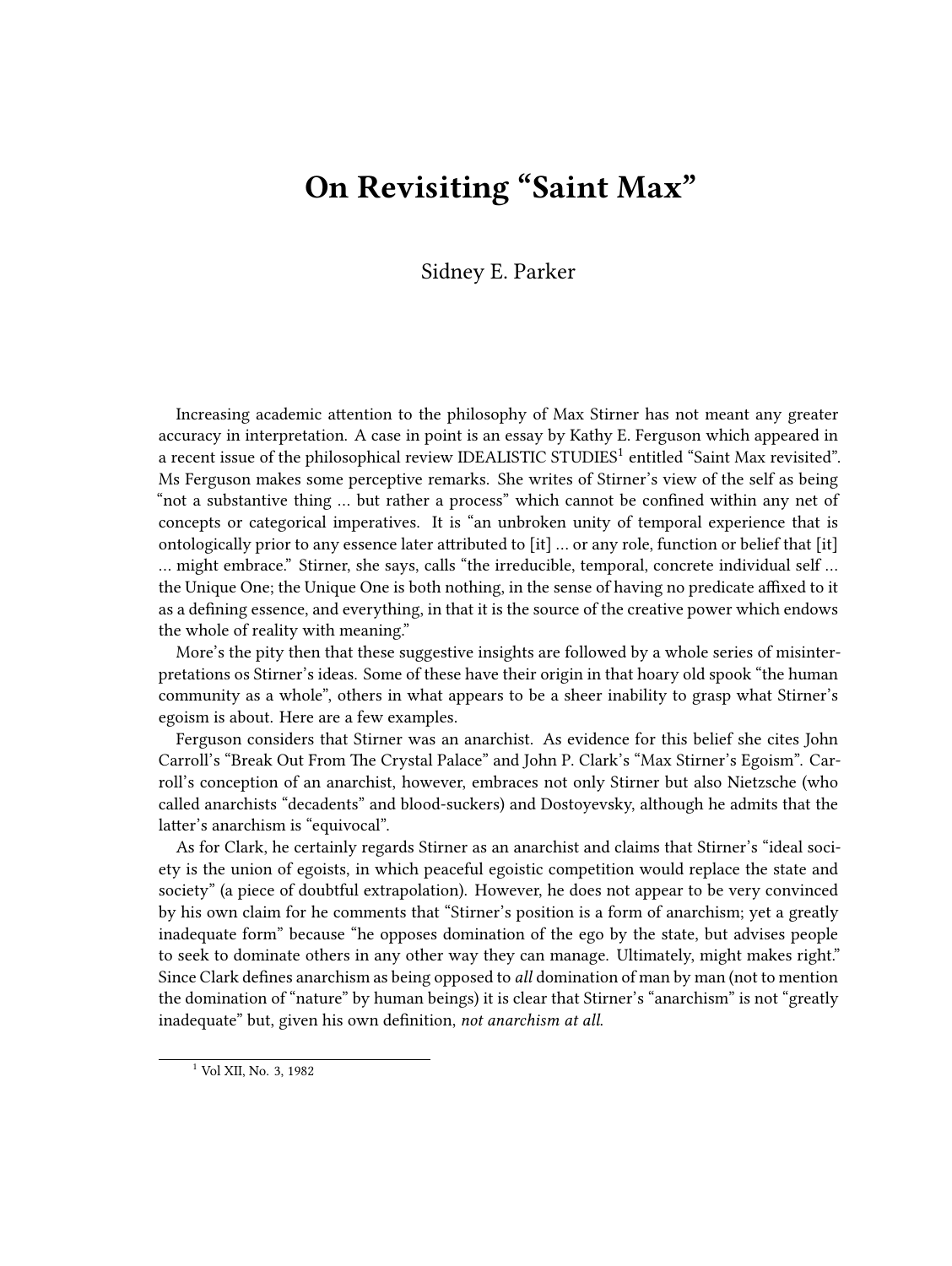It can be seen, therefore, that Ferguson's effort to include Stirner in the anarchist tradition is not very plausible. Stirner did not claim to be an anarchist. Indeed, the one anarchist theoretician with whose writings he was familiar, Proudhon, is one of his favourite critical targets. Undoubtedly, there are some parallels between certain of Stirner's views and those of the anarchists, but, as I discovered after many years of trying to make the two fit, in the last analysis they do not and cannot. Anarchism is basically a theory of *renunciation* like Christianity: domination is *evil* and for "true" relations between individuals to prevail such a *sin* must not be committed. Stirner's philosophy has nothing against domination of another if that is within my power and in my interest. There are no "sacred principles" in conscious egoism — not even anarchist ones …

Ferguson also falls victim to a common mistake made by commentators on Stirner: that of confusing the account he gives of ideas he is opposing with his own views. She writes that Stirner "speaks with great disdain of … commodity relations" and gives as an example a passage in THE EGO AND HIS OWN containing the words "the poor man *needs the rich*, the rich the poor … So no one needs another as a person, but needs him as a giver." What she ignores is that this passage occurs in a chapter in which Stirner is *describing the socialist case* before subjecting it to his piercing criticism. It is not possible, therefore, to deduce from this passage that it reflects his "disdain" for "commodity relations", any more than it is possible to deduce from his poetic description of the argument from design that he believes in a god.

Ferguson claims that Stirner does not recognize the "sociality" of human being and that "anthropologically and psychologically, it must be acknowledged that human being are born into groups." But Stirner quite clearly *does* acknowledge this fact. "Not isolation", he writes, "or being alone, but society is man's original state … Society is our state of nature." To become one's own it is necessary to dissolve this original state of society, as the child does when it prefers the company of its playmates to its former "intimate conjunction" with its mother. It is not, as Ferguson contends, "our connection with others" that "provides us with our initial self-definition", but our awareness of *contrast* to them, our consciousness of being *separate* individuals. In other words, "self-definition" is a product of *individuation*, not *socialization*.

Nor is Stirner an advocate of "the solitary" as she implies. Both in THE EGO AND HIS OWN and his REPLY TO CRITICS he rejects such an interpretation of his ideas. Nor is he a moralist he is an amoralist. Presenting as evidence for his belief in "moral choice" an erroneous statement by John Carroll will not do. Nor does he reject "all socially (sic) acquired knowledge" if by that is meant "culture" (acquired by individuals, not by "society"). On the contrary, he states "*I* receive with thanks what the centuries of culture have acquired for me."

Ferguson questions why the conscious egoist should not "wish to be free" from ownness. Why not "take a leap of faith into something like Christianity as did St Augustine or Kierkegaard?" Precisely because ownness is the *condition* for what she calls "the ontology of the self as process" — that is, ownness is *me* possessing *me*. Were I to abandon it by committing myself to the nonsense of Christianity, this would not be *my* self, but a "redeemed self" shaped according to an image prescribed by others.

In her concluding remark Ferguson backs away from the challenge of Stirner's egoism. "Ownness is not a sufficient base for human life," she claims, because "authentic individual life requires that we have ties to others." She admits that such ties can become stifling and that Stirner sees this danger, but contends that "he does not see the necessity or possibility of a liberating sociality." She thus ends up indulging in that half-this and half-that waffle that Stirner so unerringly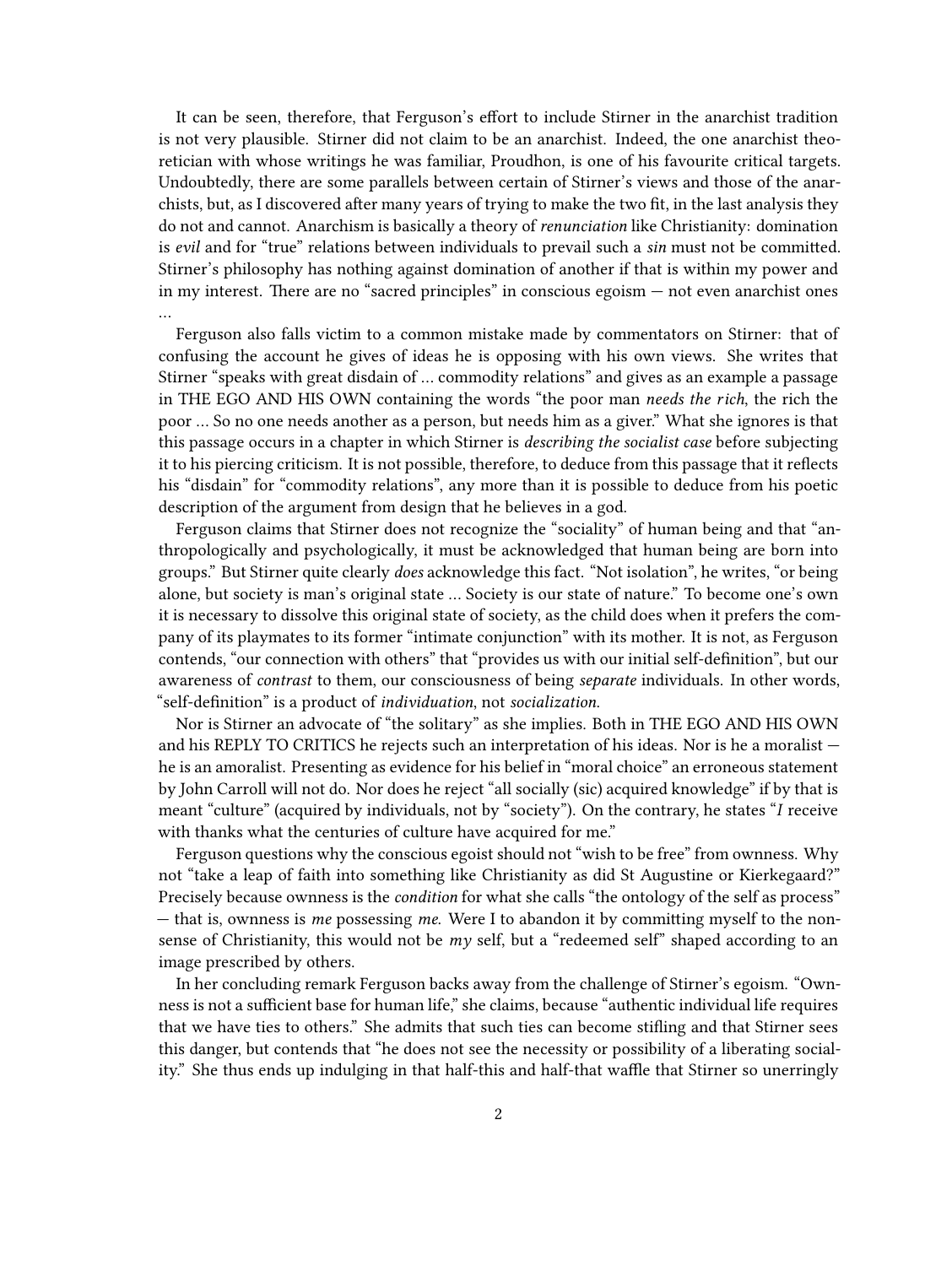dissected 140 years ago. Once one begins to think in terms of "authentic individual life" then that "authenticity" has to be distinguished from that "inauthentic". Once it is defined one is once again subjected to that "rule of concepts" that Stirner is so "startling acute" in rejecting. "Liberating sociality" based upon "authenticity" is simply a verbalism disguising the intent on deciding our lives for us. It is a philosophical confidence trick for which no conscious egoist will fall.